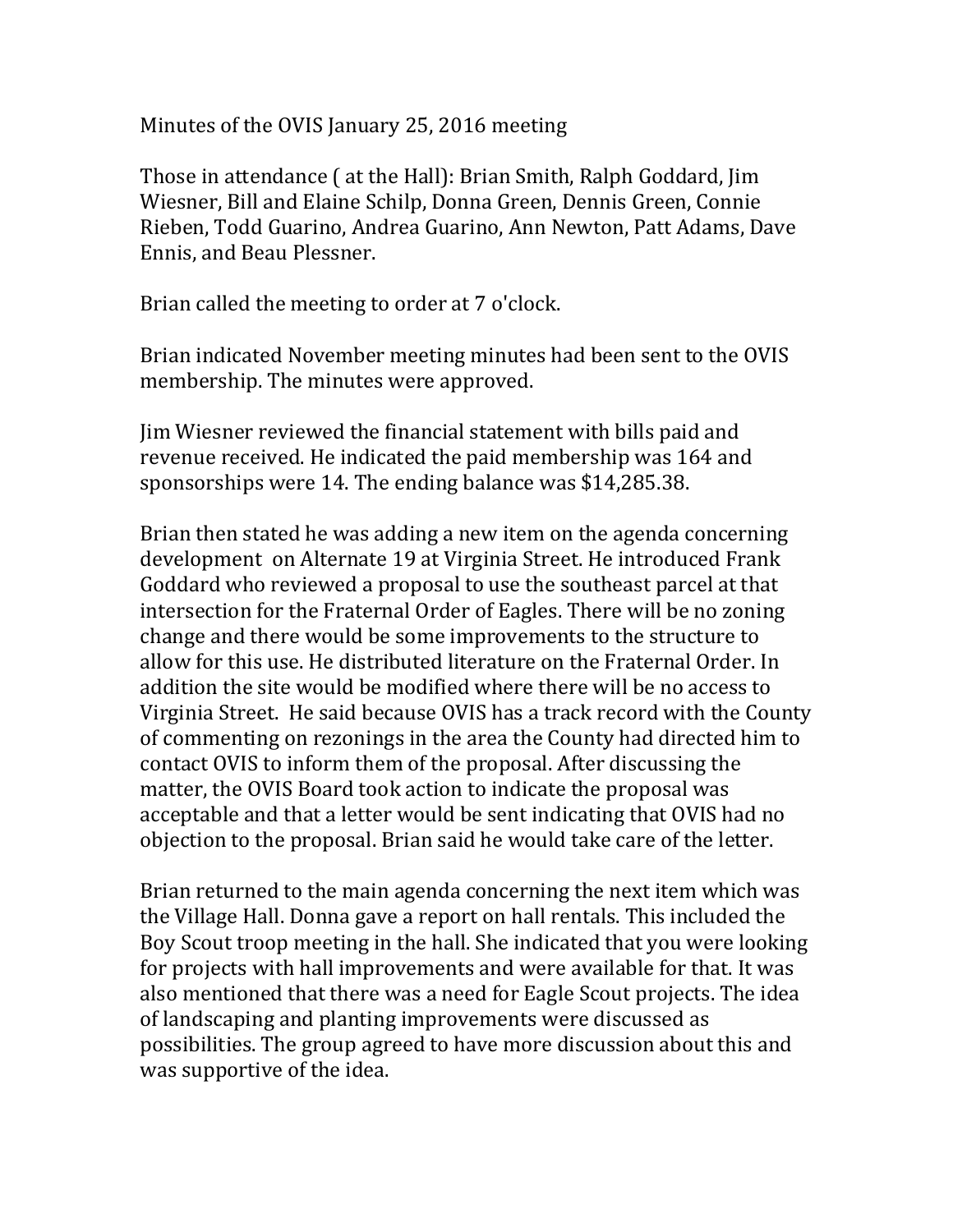Brian indicated the County will be working on a plaque to recognize the historic designation of the hall by the County.

Brian indicated that the hall drainage project is proceeding and that the County has scheduled survey work to define the easement needed for the project. Brian said that Dennis had recommended OVIS should obtain a copy of the survey for our records. Brian said he had made that request.

Brian then reviewed the nonconforming use with the old welding shop property on Pennsylvania at the Trail. Brian said the County had approved the nonconforming use of the specialty tire shop as recommended by OVIS. Craig the developer has installed a welcome to Ozona sign on his property which looks very nice.

Under Events, Connie reported that the holiday potluck was a success with 85 people in attendance.

It was agreed that OVIS would proceed with the acquisition of a Christmas tree for next season.

Brian reported that the holiday golf cart parade was a success and a learning experience. He said that OVIS now knows the permit process and other logistics for the event. There were lessons to be learned in terms of the organization of what happens actually at the event. He said that Molly's had hired Scott to organize traffic and this was very helpful. Brian noted it was a challenge to have the golf carts organized in the best waiting patterns. Brian said that Susan logged in 85 golf carts, but there were actually more than that. Connie said Sage counted at least 125. Brian also noted on the parade that when a malfunction occurred with the lead golf cart in the parade the next in line cart did not have the parade route directions and therefore there was a problem to complete the route. Because of this, the later part of the approved route was not followed and some people who expected to see the parade did not see it. Brian noted these are all things that can be improved on now that we know what the needs are.

Brian then reported that the spring newsletter is scheduled to be distributed in mid-April leading into the annual meeting at the end of